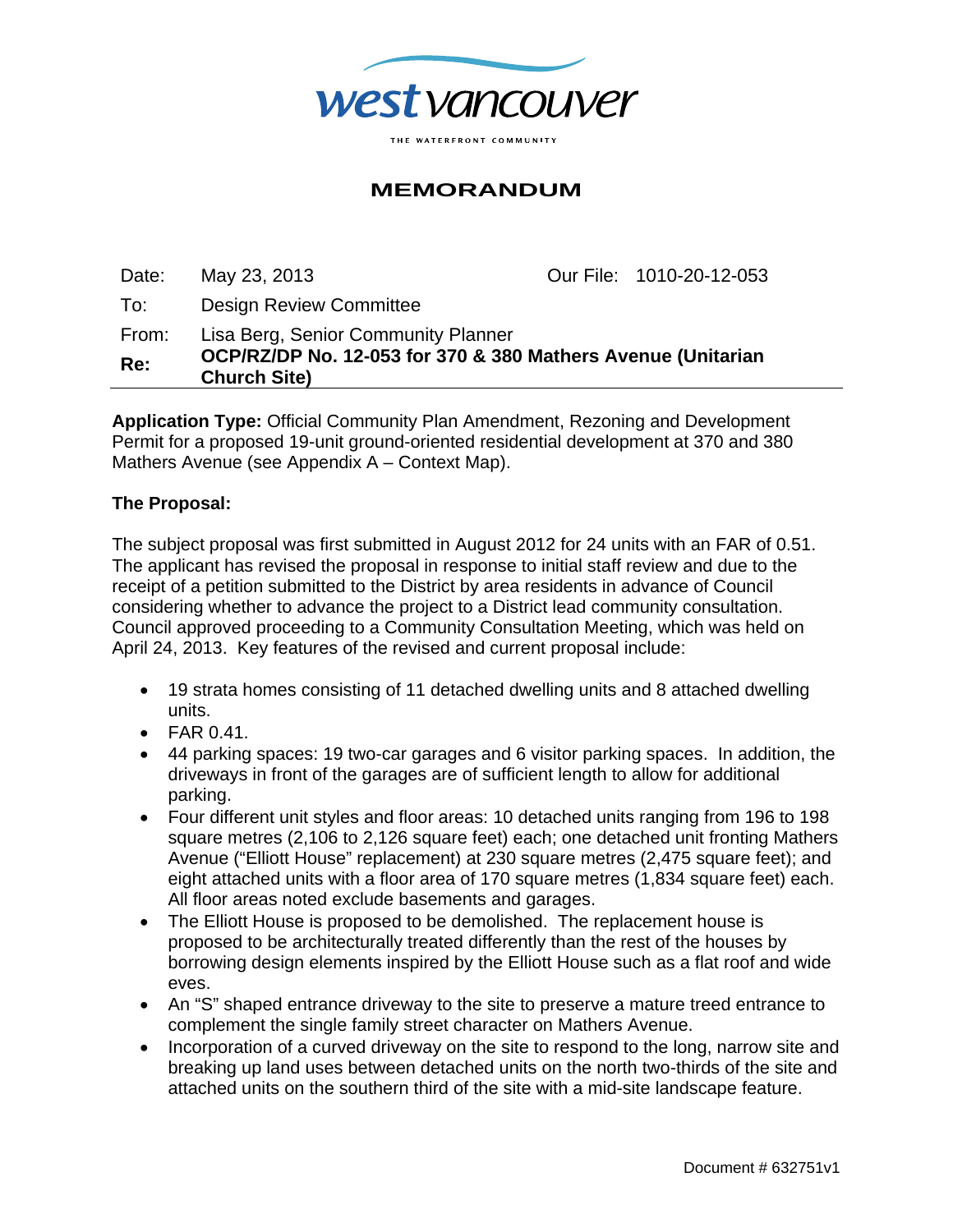- Traffic study submitted concludes that the 19-unit development would have a nominal traffic impact on weekdays and significantly less traffic on Sundays than the existing public assembly uses.
- Emergency vehicle and pedestrian access to Lawson Avenue (existing traffic from the site to Lawson Avenue would be closed off).
- Preliminary storm water management design feature at the south end of site and plans for tree retention; both are high level at this time and will require further refinement and details.

Appendix B contains the complete Project Profile.

## **Background & Context:**

The proposal is for redevelopment of 370 and 380 Mathers Avenue with 19 strata homes, consisting of 11 detached dwellings and 8 attached dwellings.

### *The Site*

The site consists of two properties which total 8,825.5 square metres (2.2 acres) in area. Access is from Mathers Avenue to the north and Lawson Avenue to the east. It has a north to south slope of approximately 16% and contains stands of mature coniferous trees.

#### *Existing Site Uses*

The Unitarian Church and child daycare occupy 370 Mathers Avenue. A vacant single family dwelling occupies 380 Mathers Avenue. This house is known as the "Elliott House," which is identified in the West Vancouver Survey of Significant Architecture: 1945 – 1975" as a 'primary' heritage resource. Although nominated to West Vancouver's Heritage Register, it has not been added.

### *Neighbourhood Context*

The site is located within a neighbourhood that is generally defined as the area bounded by Stephens Drive to the north, Capilano View Cemetery and Hugo Ray Park to the east, the Upper Level Highway (Highway No. 1) to the south and Hadden Creek to the west. Adjacent land uses include a townhouse development to the south (Esker Lane – 12 units), Mathers Avenue to the north, and single family dwellings to the east and west (Mathers Mews – 8 single family strata development). There are two additional properties in the neighbourhood that are zoned Public Assembly 2 (Places of Worship), which are occupied by the Baptist Church (to the west) and the Kingdom Hall of Jehovah's Witnesses (to the east). The remainder of the neighbourhood consists of single family dwellings within the RS3 zone (Single Family Dwelling Zone 3).

Appendix C contains contextual neighbourhood map comparing zoning and density.

### **History:**

This site was the subject of a development proposal in 2008 that was submitted by a different applicant. The initial 2008 proposal was for 48 units and an FAR of 0.7, and was later revised to 33 units and an FAR of 0.62.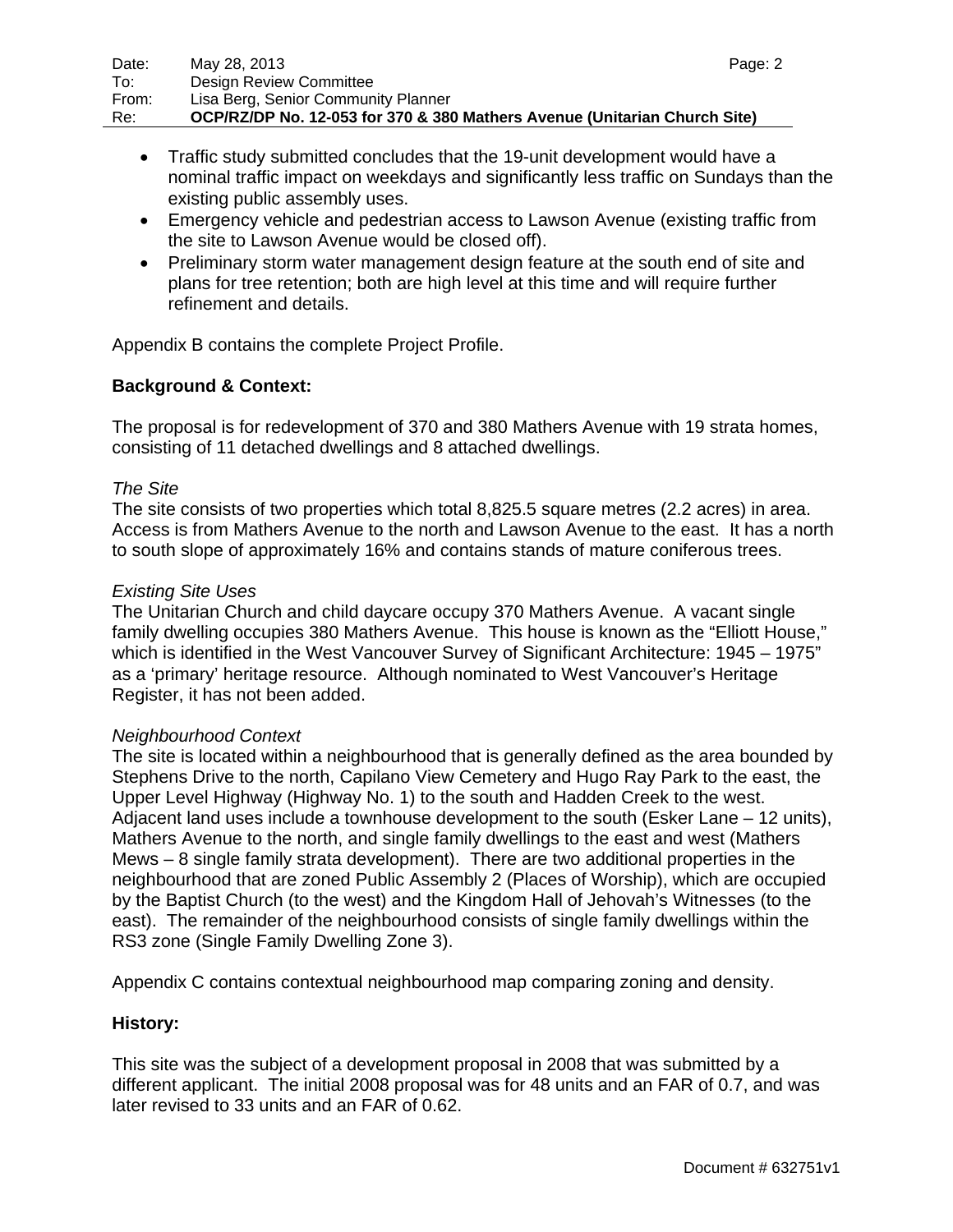Two public meetings were held about the 2008 proposal: one by the District in 2009 and one by the previous applicant in October 2010. Issues identified related to density, traffic and loss of neighbourhood character.

Appendix D contains a comparison chart between the previous and current proposal, and revisions.

The revised proposal for 33 units was reviewed by the DRC on January 20, 2011 where the following motion was passed:

*THAT the Design Review Committee SUPPORTS an increase in density for 370 & 380 Mathers Avenue and recommends RESUBMISSION of the Elliott Commons 33 Lot Subdivision addressing the following issues:* 

- *1. creating a more efficient site layout by reducing the amount of roadway;*
- *2. retain and restore the Elliott House;*
- *3. create a greater sense of community and a higher level of amenity;*
- *4. create a more appropriate contemporary character.*

The application was ultimately abandoned by the previous applicant and it did not proceed.

#### **DRC Review:**

Specific questions that staff is seeking comments on are:

- 1. How does the proposal interact with the overall neighbourhood context and adjacent properties?
- 2. Is the proposed density appropriate for the neighbourhood?
- 3. Is the proposal sympathetic to the neighbourhood in terms of privacy, overlook and siting?
- 4. Does the proposed landscape design fit with neighbourhood character and provide a degree of physical separation?
- 5. Is traffic circulation and parking adequately addressed?
- 6. What are the general comments on the proposed sustainability measures?

#### Appendices:

- A- Context Map
- B- Project Profile
- C- Neighbourhood Zoning & Density Map
- D- Application Comparison Chart
- E- Development Proposal Booklet *as of March 28, 2013*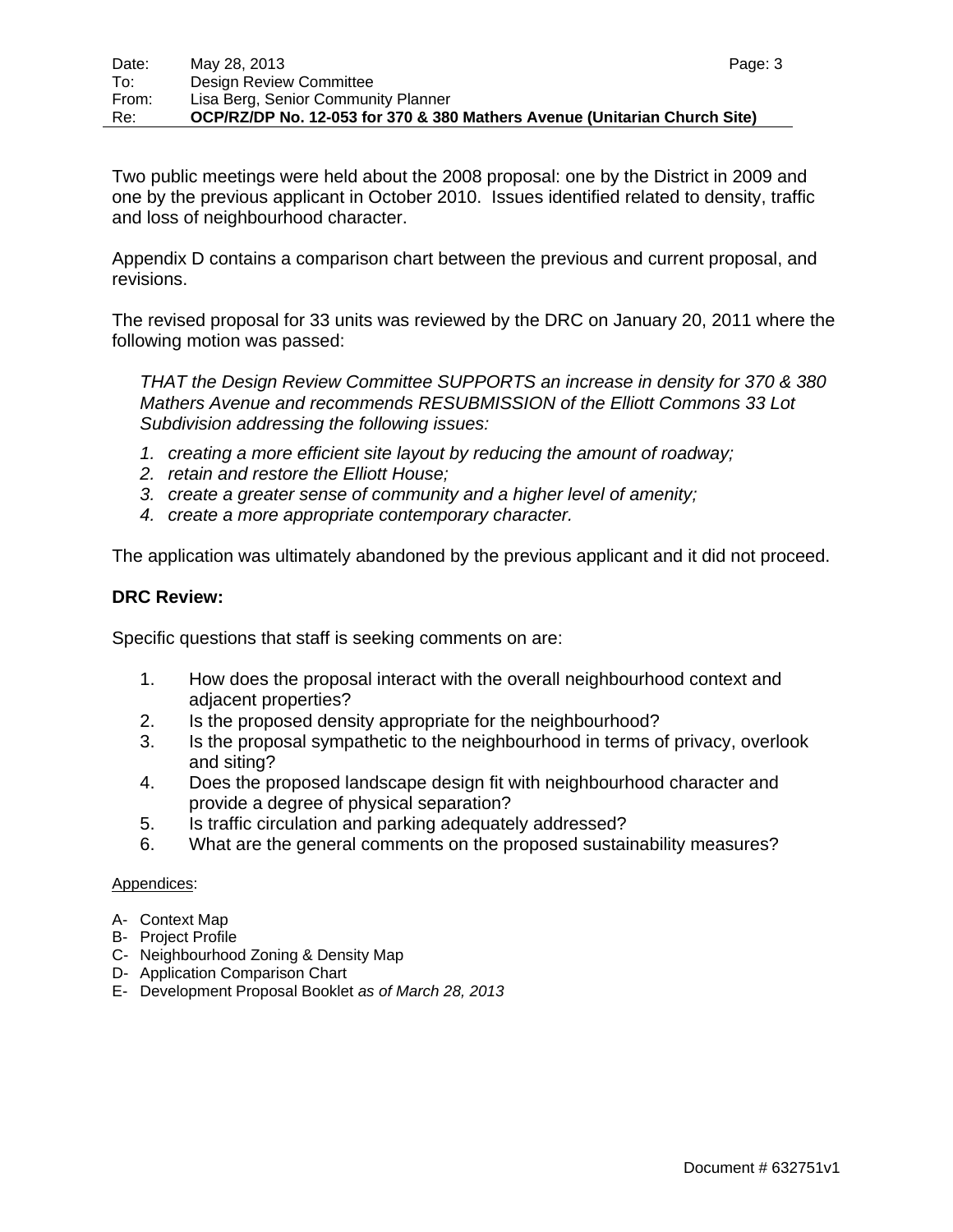# **Appendix A - Context Map**

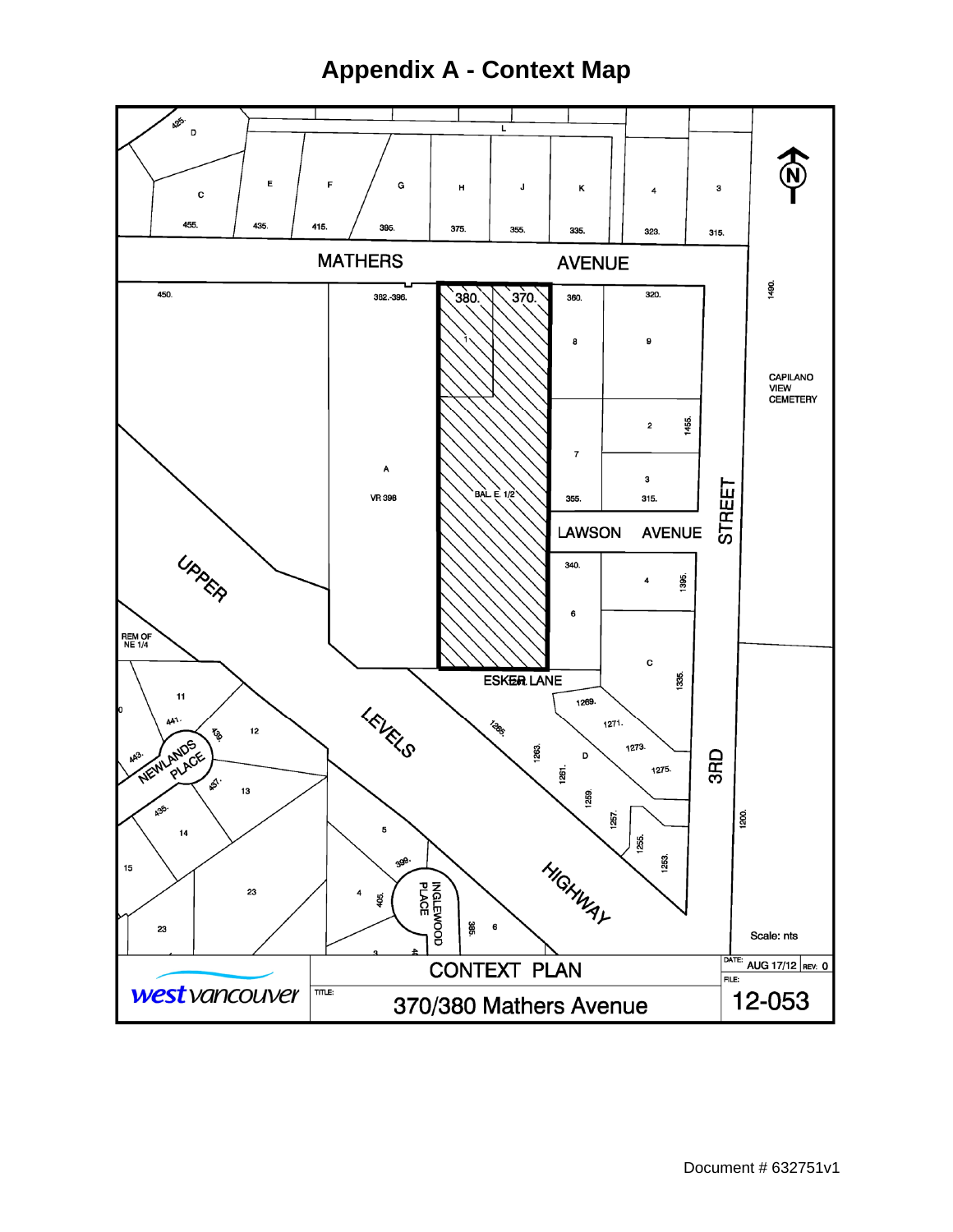# **Appendix B – Project Profile**

# **PROJECT PROFILE**

*at February 15, 2013* 

| <b>Application:</b>    | <b>OCP/RZ/DP No. 12-053</b>                                                                                                                                                       |  |  |
|------------------------|-----------------------------------------------------------------------------------------------------------------------------------------------------------------------------------|--|--|
| Project:               | <b>Residences on Mathers</b>                                                                                                                                                      |  |  |
| <b>Applicant:</b>      | Matrix Architecture (for the owners)                                                                                                                                              |  |  |
| <b>Address:</b>        | 370 & 380 Mathers Avenue                                                                                                                                                          |  |  |
| <b>Other Comments:</b> | Proposal is to consolidate the two lots and rezone them to a<br>Comprehensive Development (CD) zone for 19 strata homes, consisting<br>of 11 detached units and 8 attached units. |  |  |

|    |                                              | <b>EXISTING ZONES:</b> |                                          | <b>PROPOSED<sup>1</sup> ZONE: CD</b>                                   |                  |
|----|----------------------------------------------|------------------------|------------------------------------------|------------------------------------------------------------------------|------------------|
|    |                                              | RS3                    | PA <sub>2</sub>                          |                                                                        |                  |
| 1. | <b>Gross Site Area:</b>                      | 1,115 sqm              | 1,672.5 sqm                              | 8,825.5 sqm                                                            |                  |
| 2. | <b>Building Area:</b>                        | n/a                    | n/a                                      | 3,560 sqm (+ exemptions)                                               |                  |
| 3. | <b>FAR</b>                                   | 0.35                   | n/a                                      | 0.41                                                                   |                  |
| 4. | Yards:                                       |                        |                                          |                                                                        |                  |
|    | Front Yard (north,<br><b>Mathers Avenue)</b> | 9.1 <sub>m</sub>       | 9.1 <sub>m</sub>                         | 7.7 <sub>m</sub>                                                       |                  |
|    | Rear Yard (south)                            | 9.1 <sub>m</sub>       | 9.1 <sub>m</sub>                         | 10.3 <sub>m</sub>                                                      |                  |
|    | Side Yard (east & west)                      | 1.52m                  | 10% or 6m                                | 4.3 <sub>m</sub>                                                       |                  |
|    | <b>Combined Side Yard</b>                    | 20% or 4.9 to<br>12.1m | 25% or 12.1 to<br>30.4m                  | 17.1 % or 8.6m                                                         |                  |
| 5. | <b>Building Height:</b>                      | 7.62m                  | 13.7m                                    | Varies by unit type & location:                                        |                  |
|    |                                              |                        |                                          | Unit A                                                                 | 6.6 to 6.8m      |
|    |                                              |                        |                                          | Unit B                                                                 | 6.7 to 6.9m      |
|    |                                              |                        |                                          | Unit C                                                                 | 6.4 <sub>m</sub> |
|    |                                              |                        |                                          | Unit D                                                                 | 7.1 to 7.3m      |
| 6. | No. of Storeys:                              | $2 + b$ smt            | $\overline{2}$                           | 2+basement                                                             |                  |
| 7. | <b>Highest Building Face</b>                 | 6.7 <sub>m</sub>       | n/a                                      | varies                                                                 |                  |
| 8. | <b>Site Coverage</b>                         | 30%                    | 40%                                      | 32%                                                                    |                  |
| 9. | Parking:                                     | 1/ dwelling            | 1/4m of pews;<br>or                      | 2/ dwelling plus visitor:                                              |                  |
|    |                                              |                        | $1/9.5$ sqm of<br>assembly,              | • $2/$ unit = 38 spaces (garages)<br>• Surface visitor = $6$ spaces    |                  |
|    |                                              |                        | plus 1.25/<br>classroom & 1/<br>dwelling | Total: 44 spaces<br>Note: driveways designed for<br>additional parking |                  |

 $\overline{a}$ 1 Source: Information provided by applicant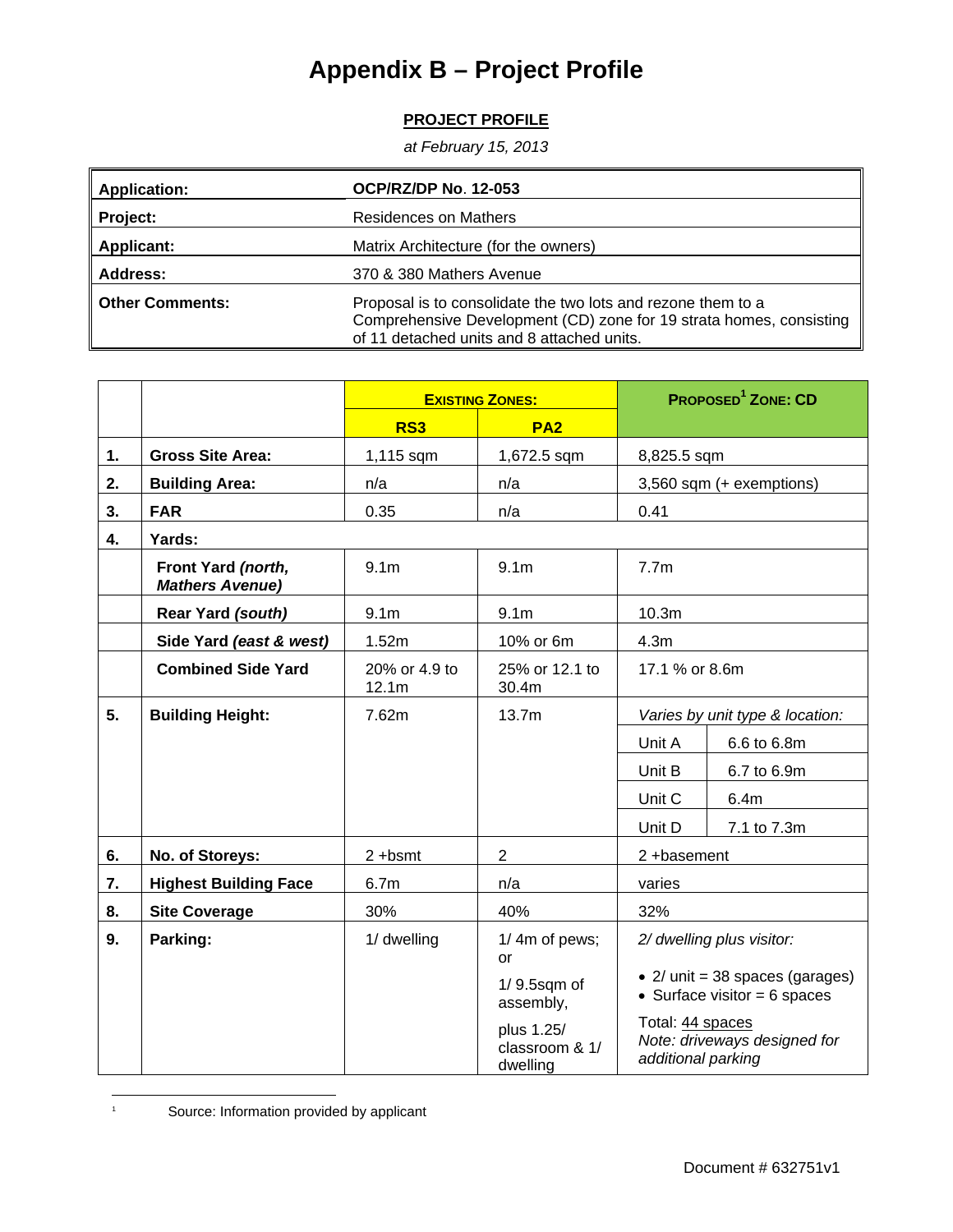# **Appendix C – Neighbourhood Zoning & Density**